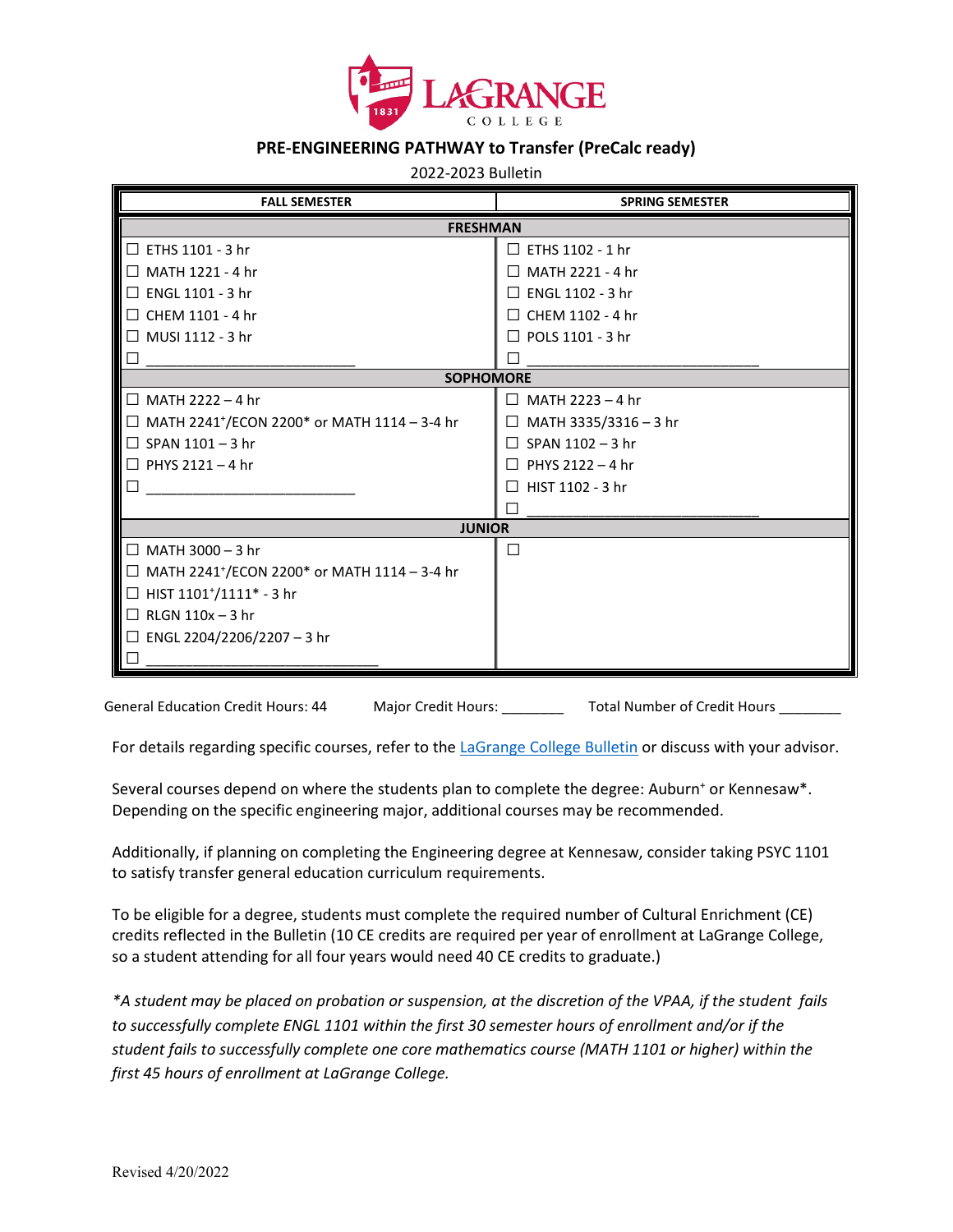

## **PRE-ENGINEERING PATHWAY to Transfer (Algebra ready)**

2022-2023 Bulletin

| <b>FALL SEMESTER</b>                                                        | <b>SPRING SEMESTER</b>                       |  |
|-----------------------------------------------------------------------------|----------------------------------------------|--|
| <b>FRESHMAN</b>                                                             |                                              |  |
| $\Box$ ETHS 1101 - 3 hr                                                     | $\Box$ ETHS 1102 - 1 hr                      |  |
| $\Box$ MATH 1101 - 3 hr                                                     | $\Box$ MATH 1221 - 4 hr                      |  |
| $\Box$ ENGL 1101 - 3 hr                                                     | $\Box$ ENGL 1102 - 3 hr                      |  |
| $\Box$ CHEM 1101 - 4 hr                                                     | $\Box$ CHEM 1102 - 4 hr                      |  |
| $\Box$ MUSI 1112 - 3 hr                                                     | $\Box$ POLS 1101 - 3 hr                      |  |
|                                                                             |                                              |  |
| <b>SOPHOMORE</b>                                                            |                                              |  |
| $\Box$ MATH 2221 - 4 hr                                                     | MATH 2222 - 4 hr<br>П                        |  |
| $\Box$ MATH 2241 <sup>+</sup> /ECON 2200 <sup>*</sup> or MATH 1114 - 3-4 hr | MATH 3335/3316 or RLGN 110x - 3 hr<br>П      |  |
| $\Box$ SPAN 1101 - 3 hr                                                     | $\Box$ SPAN 1102 - 3 hr                      |  |
| $\Box$ HIST 1101 - 3 hr                                                     | HIST 1102+/1112* - 3 hr<br>П                 |  |
| $\Box$ PSYC 1101* - 3 hr                                                    |                                              |  |
|                                                                             |                                              |  |
| <b>JUNIOR</b>                                                               |                                              |  |
| $\Box$ MATH 3000 - 3 hr                                                     | MATH 2223 - 4 hr<br>$\Box$                   |  |
| $\Box$ MATH 2241 <sup>+</sup> /ECON 2200 <sup>*</sup> or MATH 1114 - 3-4 hr | MATH 3335/3316 or RLGN 110x - 3 hr<br>$\Box$ |  |
| $\Box$ PHYS 2121 - 4 hr                                                     | $\Box$ PHYS 2122 - 4 hr                      |  |
| □ ENGL 2204/2206/2207 - 3 hr                                                | $\Box$ ELECTIVE - 3 hr                       |  |
| $\square$ ELECTIVE - 3 hr                                                   |                                              |  |
|                                                                             |                                              |  |

General Education Credit Hours: 44 Major Credit Hours: \_\_\_\_\_\_\_\_\_ Total Number of Credit Hours \_\_

For details regarding specific courses, refer to th[e LaGrange College Bulletin](http://www.lagrange.edu/academics/catalogs.html) or discuss with your advisor.

Several courses depend on where the students plan to complete the degree: Auburn<sup>+</sup> or Kennesaw\*. Depending on the specific engineering major, additional courses may be recommended.

To be eligible for a degree, students must complete the required number of Cultural Enrichment (CE) credits reflected in the Bulletin (10 CE credits are required per year of enrollment at LaGrange College, so a student attending for all four years would need 40 CE credits to graduate.)

*\*A student may be placed on probation or suspension, at the discretion of the VPAA, if the student fails to successfully complete ENGL 1101 within the first 30 semester hours of enrollment and/or if the student fails to successfully complete one core mathematics course (MATH 1101 or higher) within the first 45 hours of enrollment at LaGrange College.*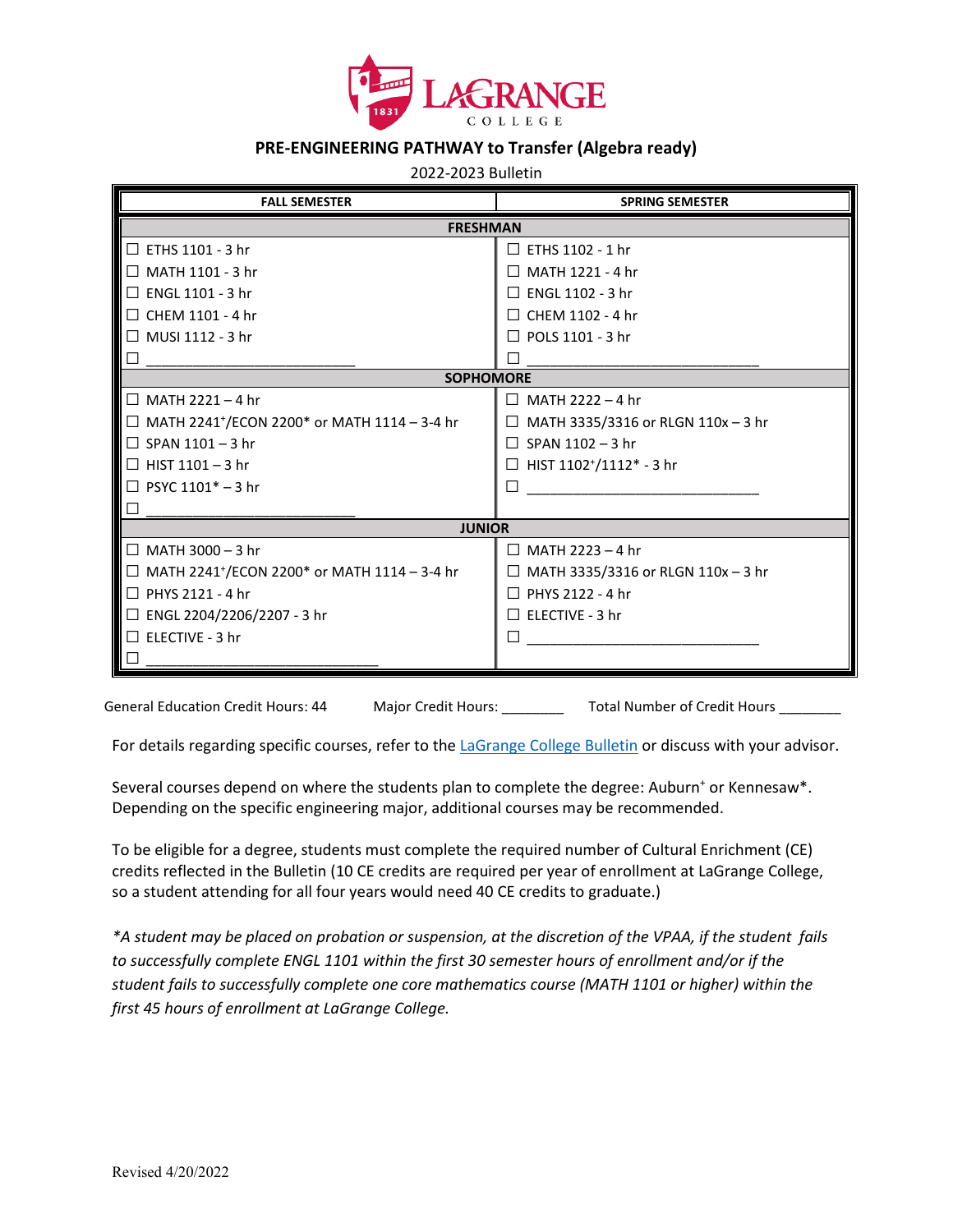

## **TWO-YEAR PRE-ENGINEERING PATHWAY to Transfer (Calculus I ready)**

2022-2023 Bulletin

| <b>FALL SEMESTER</b>           | <b>SPRING SEMESTER</b>          |  |
|--------------------------------|---------------------------------|--|
| <b>FRESHMAN</b>                |                                 |  |
| $\Box$ ETHS 1101 - 3 hr        | $\Box$ ETHS 1102 - 1 hr         |  |
| $\Box$ MATH 2221 - 4 hr        | $\Box$ MATH 2222 - 4 hr         |  |
| $\Box$ ENGL 1101 - 3 hr        | $\Box$ ENGL 1102 - 3 hr         |  |
| $\Box$ CHEM 1101 - 4 hr        | $\Box$ HIST 1102 - 3 hr         |  |
| $\Box$ MUSI 1112 - 3 hr        | $\Box$ POLS 1101 - 3 hr         |  |
|                                |                                 |  |
| <b>SOPHOMORE</b>               |                                 |  |
| $\Box$ MATH 3000 – 3 hr        | MATH 2223 - 4 hr<br>П           |  |
| $\Box~$ MATH 1114 – 3 hr       | MATH 3335/3316 - 3 hr<br>$\Box$ |  |
| $\Box$ SPAN 1101 – 3 hr        | SPAN 1102 - 3 hr<br>$\Box$      |  |
| $\Box$ PHYS 2121 – 4 hr        | PHYS 2122 - 4 hr<br>$\Box$      |  |
| $\Box$ HIST 1101*/1111* - 3 hr | RLGN 110x - 3 hr                |  |
|                                |                                 |  |

General Education Credit Hours: 44 Major Credit Hours: Total Number of Credit Hours

For details regarding specific courses, refer to th[e LaGrange College Bulletin](http://www.lagrange.edu/academics/catalogs.html) or discuss with your advisor. Alternately, consider removing CHEM 1101 and moving the Religion Ethos elective to the first term.

Several courses depend on where the students plan to complete the degree: Auburn<sup>+</sup> or Kennesaw\*. Depending on the specific engineering major, additional courses may be recommended.

To be eligible for a degree, students must complete the required number of Cultural Enrichment (CE) credits reflected in the Bulletin (10 CE credits are required per year of enrollment at LaGrange College, so a student attending for all four years would need 40 CE credits to graduate.)

*\*A student may be placed on probation or suspension, at the discretion of the VPAA, if the student fails to successfully complete ENGL 1101 within the first 30 semester hours of enrollment and/or if the student fails to successfully complete one core mathematics course (MATH 1101 or higher) within the first 45 hours of enrollment at LaGrange College.*